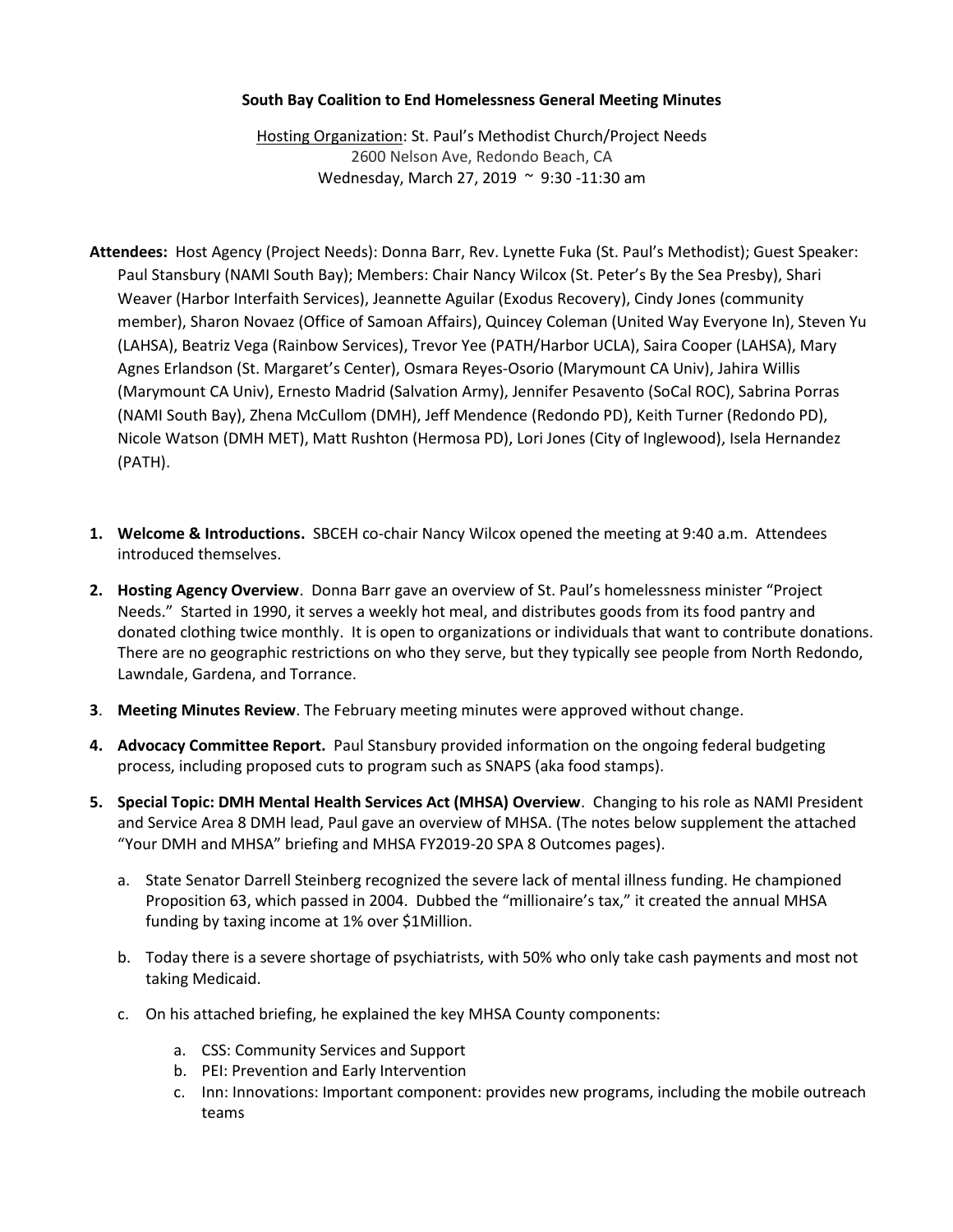- d. CF: Capital Facilities and Technological Needs: this provides the "brick and mortar" housing funds
- e. WET: Workforce Education & Training
- d. On the annual percentage of MHSA funding each component receives, CSS is by far the largest. They are trying to get additional funding for WET.
- e. There is a reserve built-in for when the tax base goes down any year. There has been throughout the state large amounts of unspent dollars in addition to this reserve causing concerns about why the money is unspent.
- f. For the services available, the FSP ("Full-Service Partnership") program provides intensive case management. The "RRR" (Recovery, resilience and Reintegration) programs provide less intensive services but still comprehensive coverage. Mental illness urgent care centers are additionally funded, including Exodus at Harbor/UCLA, Long Beach's Starview, and San Pedro's Providence Little Company of Mary's program. LA County DA Jackie Lacey has developed a mental health diversion court. Some of the housing programs include the recent "No Place Like Home" for Veterans.
- g. "Mental Health First Aid" is also covered under the Prevention focused services. \$10 million is allocated for schools to provide more suicide prevention programs.
- h. DMH Executive Director, Dr. Jonathan Sherin, wants to get more people involved with its programs. A review of the MHSA Annual Update for Fiscal Year 2019-20 will be held tomorrow at our Lady of the Cathedral in DTLA. Paul will be representing us at this meeting.
- i. Paul also gave a brief history and overview of NAMI (National Alliance for Mental Illness). The local South Bay chapter conducts no-cost community training. They also are influential advocates, promoting local, state, and national programs and legislation providing mental illness program funding. They hold monthly meetings. Additional information is available at its South Bay website,
- **6a. Regional Homeless Advisory Committee Report Out**. Mary Agnes Erlandson gave the following report from the March quarterly RHAC meeting:
	- a. State Legislative Priorities:
		- Proposals addressing homelessness grew from \$500 million to \$2 billion, including expanding the state tax credit, creating a homeless youth program, raising CalWorks grants to 50% of FPL, supportive services for people on parole experiencing homelessness.
		- The Health Homes Program will begin in July 2019, and strengthens MediCal homeless health programs for frequent hospital users. The original funding had a 2-yr cap.
		- Homeless Disability Advocacy Program would include funding for housing SSI recipients.
		- Another bill would streamline use of state-owned armories as shelters.
		- Senate constitutional amendment 1 would repeal Article 34 of CA constitution, which requires local jurisdictions to impose camps on affordable housing. If not repealed we'll reach max on affordable housing construction.
		- Anti-discrimination efforts include a proposed ban on inquiries about criminal history at initial stages of housing applications, and prohibiting landlords from discriminating based on source of rental payment.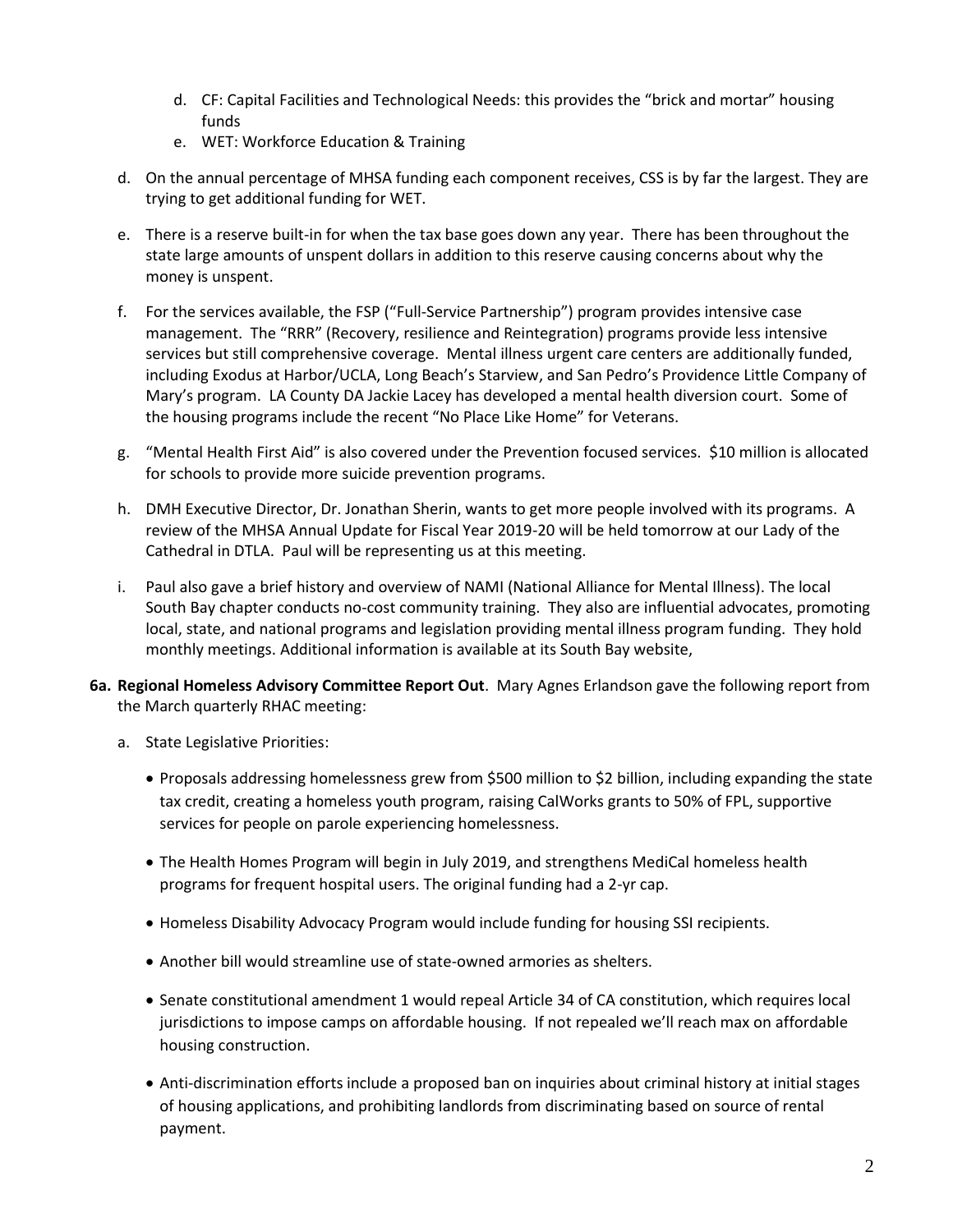- Also an anti rent-gouging bill.
- b. Calibrating Expectations of CES Discussion:
	- Identifying expectations for CES, clarifying what it is, and communication of successes and also realities.
	- She gave the "Chicken" metaphor, showing how the public has the unrealistic expectation that CES will provide homelessness resources to everyone because that is how it is being promoted, but there is a lack of funding and system capacity to do this.
	- Lead agencies' reputations suffer because they don't have the resources.
	- LA HOP: expectations that it's like 9-1-1. Issues of confidentiality.
	- Recommendations included: greater emphasis on prevention, and on stabilization services; more diversion resources/funding/training; tenant training before moving in, and supportive services afterwards; helping everyone, not just the most vulnerable; involving COG's and Chambers to greater degree.
- c. FY19-20 Measure H Budget Allocations Discussion
	- Measure H: 3-year resolution in 2017. We're in year 2, and modification being made. Tentative recommendation for Year 2: \$424 million, and \$460 million for Year 3. Base revenue of \$355 million, and includes \$34 million unspent in 2017-18, \$19 million calculated will be unspent in current year, and \$50 million in extra revenues because of strong economy.
	- Increased investment in prevention services, interim housing and PH for families; facilitating the use of federal housing subsidies for PSH; employment services for homeless adults; and supportive services and rental subsidies for families and individuals.
	- Public comments accepted through 3/20. Comments reviewed through April, and at end of month decisions on recommendations.
	- In terms of sustainability, homeless initiative office believes that we'll be able to sustain levels of about \$450 million/year, even if there is a recession, because sales tax revenue doesn't always drop in that scenario, and because there will probably be some rollover. Also there is increased interest at state level in homelessness funding, recognition of the humanitarian crisis and using political will to address issue.
- **6b. Continuum of Care (CoC) Board Report Out.** Shari Weaver gave the following report:
	- a. Last year's FY2018 HUD NOFA Awards:
		- \$123,707,061 in total funding awarded (highest award ever for LA CoC)
		- All existing projects were renewed by HUD; \$114,068,101 in renewal funding across the country
		- All new project requests were funded except for one
		- All expansion project requests were funded